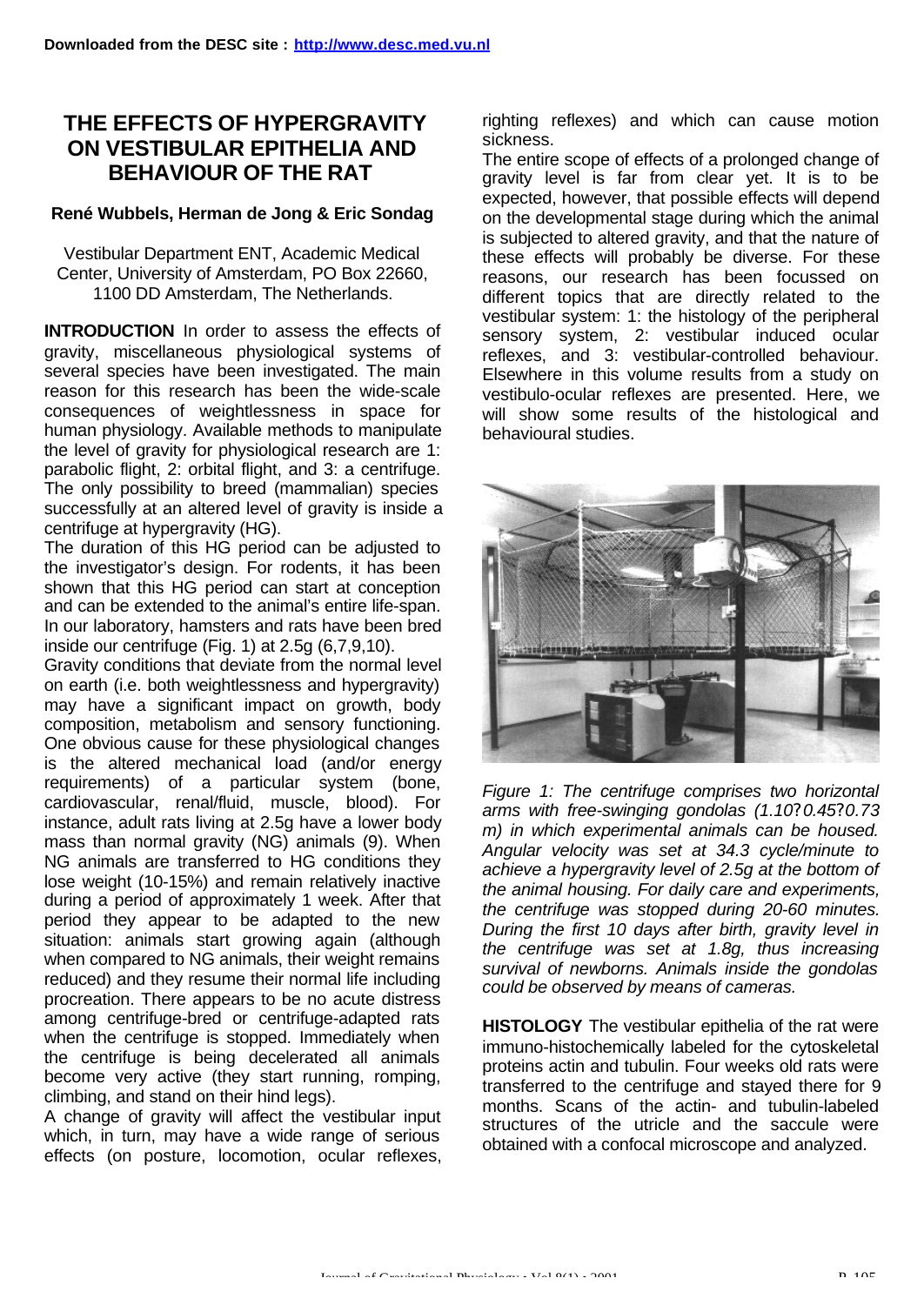An example of a utricle from a HG and from a NG rat is shown in Fig. 2, in which the actin-labeled structures are visible.



*Figure 2: Actin-labeled structures of the utricle of a HG and a NG rat. Visible are the bundles of stereocilia and the actin belt of tight junctions between hair cells and supporting cells. Visibility of structural details in a particular image depends on the focal plane in which a scan was obtained. From each utricle two samples are shown which were 2 ?m apart (focal plane II is apical of focal plane I).*

Depending on the focal plane of the scan, several details of the hair cells can be discerned. In general, the maculae of HG rats appear to be intact. The honeycomb-like structure formed by the tight junctions' actin belts, was analyzed with respect to area and shape. For the utricles of rats that had lived inside the centrifuge, the area enclosed by the actin belts is a little smaller (5%) and their circumference appears to be somewhat more irregular. For the saccule no significant differences were found. In Fig. 3 the tubulin-labeled structures of the same utricles (and focal planes) as in Fig. 2 are shown.

The preliminary results of our immuno-histochemical study suggest that the effect of prolonged HG exposure on mature vestibular sensory epithelia is small. When 3 weeks old hamsters were transferred from normal gravity to the 2.5g environment inside the centrifuge, and subsequently lived there for 6 months, no difference between the otoconia of these animals and control animals was observed (5). Calcium content, shape and size of the otoconia were identical. Therefore, it might be concluded that HG exposure only has small effects on the mature peripheral vestibular system. Other studies have

shown, however, that within a few days the innervation of the vestibular sensory organs of adult animals can be adapted by either increasing or decreasing the number of synapses terminating on hair cells (4).

When hamster embryos were developed under HG conditions the otolith area with large otoconia decreased and the area with smaller otoconia increased (6). However, this doesn't seem to imply a major dysfunctioning of the otolith system. The analysis of immuno-histochemically labeled epithelia of rats, which were gestated under 2.5g conditions, is in progress.





**BEHAVIOUR** The air-righting reflex (turning from a supine to prone position during fall) has been recorded for the hamster (7) and for the rat (9). In both studies, exposure of HG animals to 2.5g included gestation. Because the behavioural experiments were performed under infrared illumination orientation of the animals depended solely on the functioning of their vestibular system. Results from both studies are shown in Fig. 4. For NG hamsters, 80-100% of the air-rightings is performed successfully against 20-25% for HG hamsters. This difference doesn't change with age. Only during the first experimental session NG rats reach a score of 80% correct air-rightings. Thereafter, the score from both groups is about the same.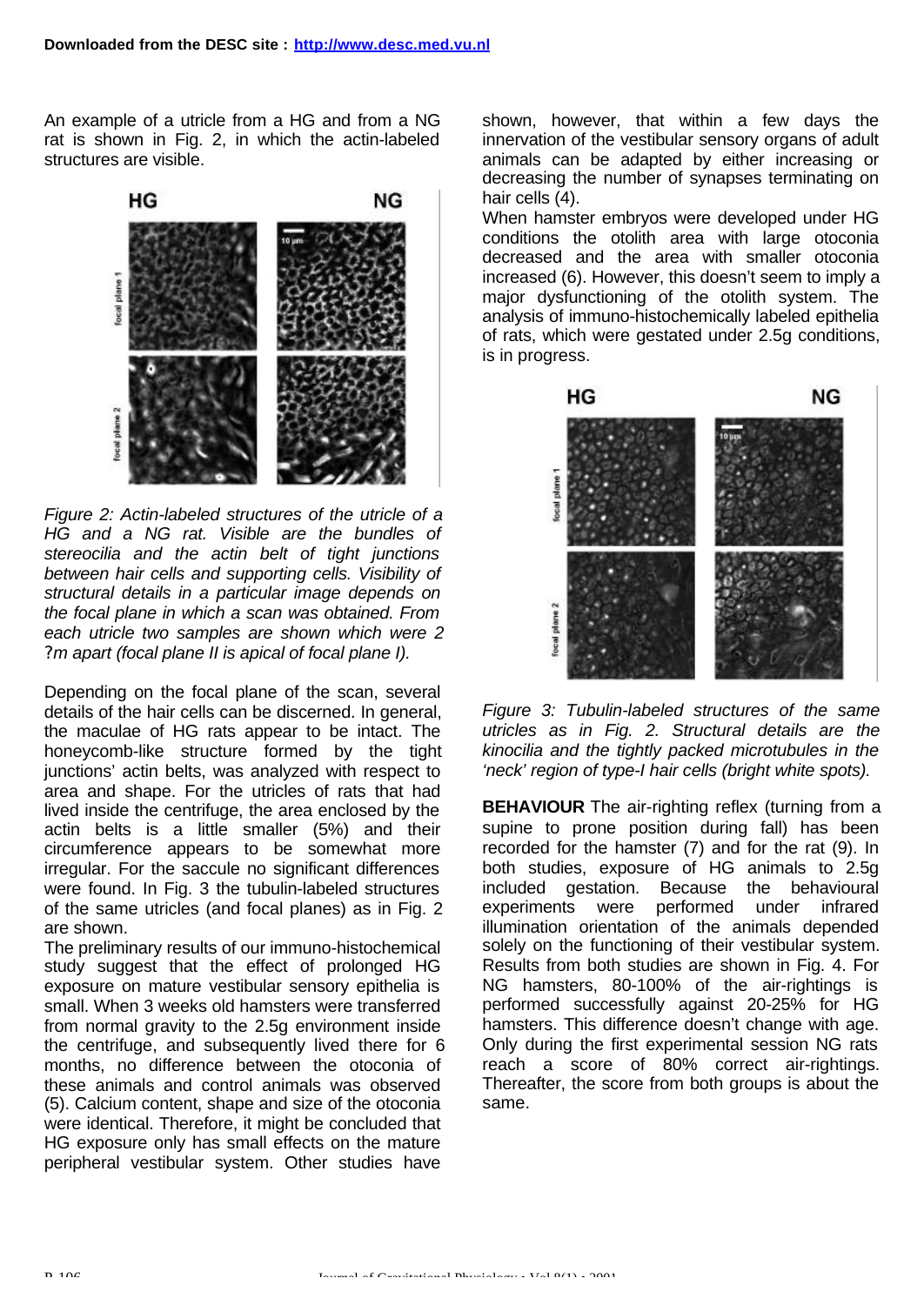

*Figure 4: Air-righting of HG hamsters and NG hamsters (adapted from ref. 7), and of HG and NG rats (adapted from ref. 9) as a function of age.*



*Figure 5: Mean duration of surfacings of HG (upper panel) and NG rats after a correct and an incorrect air-righting respectively. Surfacings of HG rats take more time after an incorrect air-righting reflex. This behaviour is characteristic for HG rats of all ages.*

Under water (i.e. after each air-righting), the rats can only use vestibular cues for orientation in order to swim towards the water surface. Young HG rats are unable to find the water surface sometimes, and if they succeed they take significantly more time for it.

NG rats of all ages and older HG rats have no problems performing this task (9). This result suggests that older HG rats have adapted to the gravity level of 1g. (It is estimated that 10 weeks old HG rats have spent about 24 h at 1g because of daily care and experiments.) For HG hamsters, swimming remains a more strenuous task during their entire life-span (7).

The combination of air-righting and reappearing at the surface, after falling into the water, was performed three times in a row within about one minute. A detailed analysis of this sequence of vestibular induced behaviour shows that vestibular functioning of HG rats deviates from that of NG rats (9). Briefly, the behaviour of NG rats appears to be independent of previous events while the behaviour of HG rats shows a tendency to deteriorate during the experimental sequence of events (Figs. 5 and 6). This effect lasts the entire life of HG rats.

Apparently, vestibular induced behaviour is species dependent. Although this conclusion may seem obvious, it is important to keep in mind when using animals as a model for human (sensory) physiology.

**DISCUSSION** An increase from 1g to 2.5g (8 dB) is, a priori, not expected to pose a serious problem to the vestibular sensory system. Also, the ontogenetic development of the vestibular system at 2.5g does not result in the loss of vestibular functioning altogether. Apparently, even the effects of development under 0g conditions (potentially, a fundamentally different situation) are moderate and do not lead to serious defects of the peripheral vestibular sensory organs (2).

In a previous study, a relation has been reported between vestibular controlled behaviour and malformations of the otoconia of hamsters (8). When they grew older, a few of the HG rats from our behavioural study, sometimes, started spinning around their body axis in the water (9). Usually, this aberrant behaviour is attributed to a defective otolith organ (1). Possibly, the probability of peripheral deficiencies increases with hypergravity.

As for vestibulo-ocular reflexes (10) the changes in behavioural reflexes of HG rats are probably due to neurological alterations.

Some behaviour can be recalibrated to new stimulus conditions, as has also been demonstrated by experiments in which embryonic development (partly) occurred under 0g conditions during spaceflight (3). Our results suggest, however, that ontogenetic development under altered gravity conditions also has a permanent effect on the vestibular system.